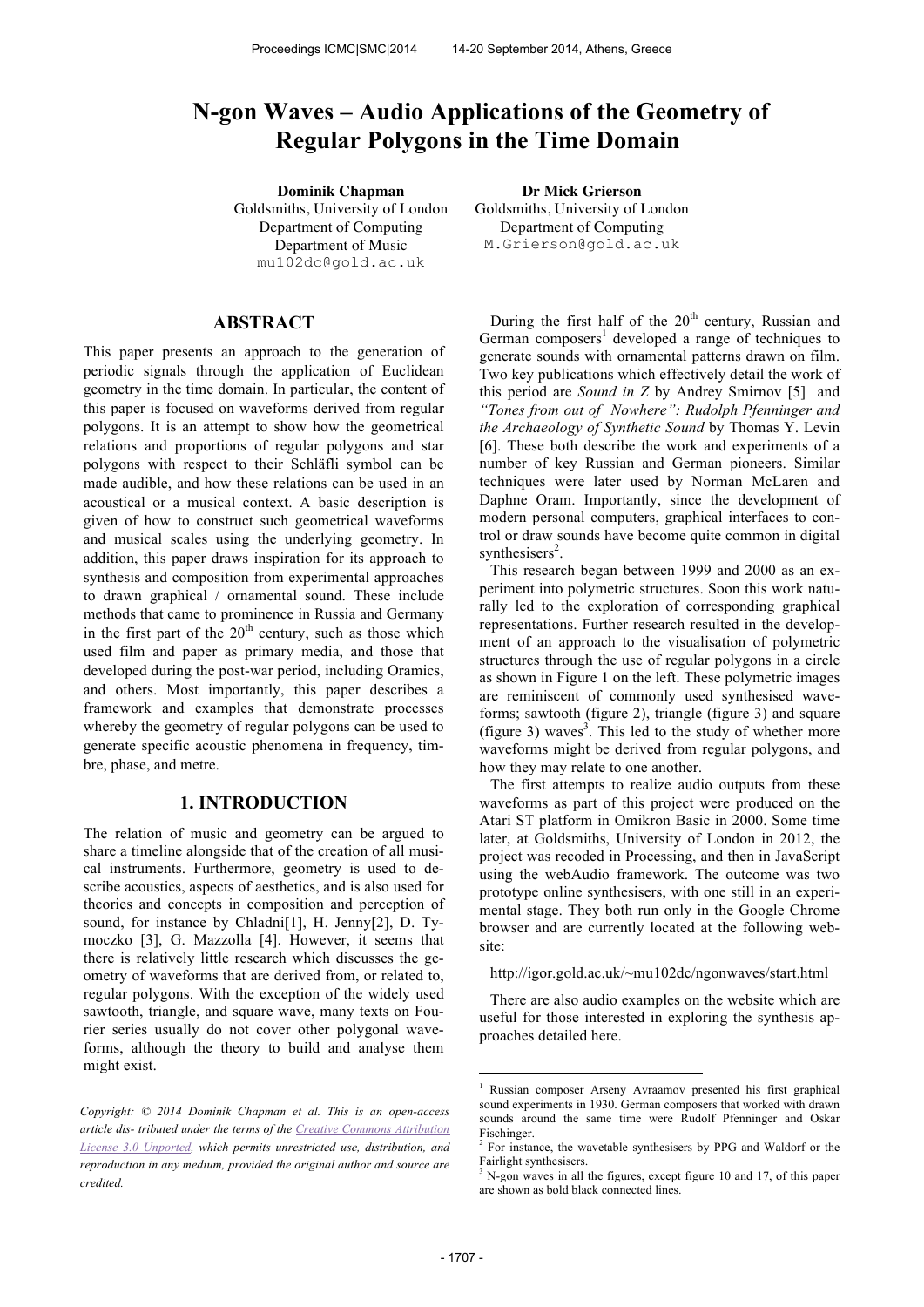The two synthesiser prototypes are called the "N-gon Wave Synthesizer" and "N-gon Wave Synthesizer Sequencer". Polygons are often referred to as "n-gons", hence we chose the term "n-gon waves" for the polygonal waveforms.

Fundamentally, a unit circle or unit frequency is used to derive the waveforms, from which a variety of scales and timbres can be generated. To some degree this technique enables the representation of geometrical relations in sound. Some of the results of these experiments are presented here.



**Figure 1.** Polymetric structures visualized as polygons in a unit circle (left). A pentagon wave with start phase 0 is derived from a pentagon (right).



**Figure 2.** Sawtooth waves or trigon waves with start phase 0 and  $\pi$ /n derived from a triangle.



**Figure 3.** A triangle and a square wave or tetragon waves with start phase 0 and  $\pi/n$  derived from a square



**Figure 4.** A heptagram wave (black) with start phase  $2\pi/n$ and four edges is derived from four edges (red) of a heptagram (grey) with Schläfli symbol {7/2}. The figure shows variables  $(a_0, a_n, \varphi = ph, R, r, T_0, T_i, T_n)$  that are used for n-gon wave calculations explained in sections 2 and 3 of this paper. The grey circle waves are derived from the circumcircle (wavelength =  $T_0$ ), the incircle (wavelength  $=T_i$ ), and the wavelength (or frequency) of the heptagram wave ( $\varphi = \pi$ , wavelength = T<sub>n</sub>).

## **2. BASIC DESCRIPTION OF A N-GON WAVE**

The following basic description employs formulas that can be used directly to generate or program n-gon waves. It is not intended as a complete example, instead it focuses on the central approaches used for the construction of n-gon waves.

It has to be pointed out that the waveforms described here are not polygon sine waves. Although a similar approach, the waves presented here are angular and are not curved and smooth as polygon sine waves.

One way to construct a n-gon wave is to cut a regular polygon in two halves along a line from a vertice to the middle of its opposite edge, and then rotate one half either around the vertice or the edge, as shown in figures 2 and 3. This method works fine with polygons with Schläfli-Symbol {n} as can also be seen in figure 1 on the right. Another approach needs to be used to generate waveforms derived from star polygons with fractional Schläfli-Symbols {n/q}, as depicted in figure 4. In this case a regular polygon or a star polygon is unwrapped or unfolded. The following description focuses on this second approach.

## **2.1 Variables and Basic Calculations**

The following variables (see also figure 4) are used for the construction of a n-gon wave:

- $S =$  Sample rate
- $n =$  The number of vertices or edges of a regular polygon, Schläfli symbol {n} (the letter p is also used instead of n for the Schläfli symbol of star polygons {p/q})
- $q =$  The stellation of a regular polygon, i.e. the edge or line that connects every qth vertice of the n vertices on the circle periodically, it represents which and how vertices are connected, for in stance every second vertice or every third vertice, etc., it is the denominator In the Schläfli symbol  $\{n/q\}$  (or if p instead of n is used  $\{p/q\}$ ) l = The number of connected edges or lines
- 
- $\varphi$  = Start phase<br>  $T_0$  = Wavelength
- $=$  Wavelength of the unit circle wave in samples<br> $=$  Wavelength of the incircle wave in samples
- Wavelength of the incircle wave in samples
- $T_i \over T_n$  $=$  Wavelength of the n-gon wave in samples<br> $=$  Fundamental frequency of the unit circle v
- $f_0$  = Fundamental frequency of the unit circle wave<br> $f =$  Frequency of the n-son wave
- $f_n$  = Frequency of the n-gon wave<br>  $f_n$  = Amplitude of the unit circle v
- $a_0$  = Amplitude of the unit circle wave
- $a_n$  = Amplitude peak of the n-gon wave<br>  $\Omega$  = Unit-Circle Exponent
- Unit-Circle Exponent
- ε = Frequency-Ratio Exponent
- $R =$ Radius circumcircle
- $r =$ Radius incircle
- $r_n$  = Radius of the n-gon wave unit circle with frequency  $f_n$

 $m =$  Gradient

The calculations for the radius of the circle and the incircle are:

$$
R = S / 4f_0 \tag{1}
$$

$$
r = \text{Rcos}(q\pi/n) \tag{2}
$$

The following formula is used to calculate the gradients for the interpolation between the vertices of the n-gon wave: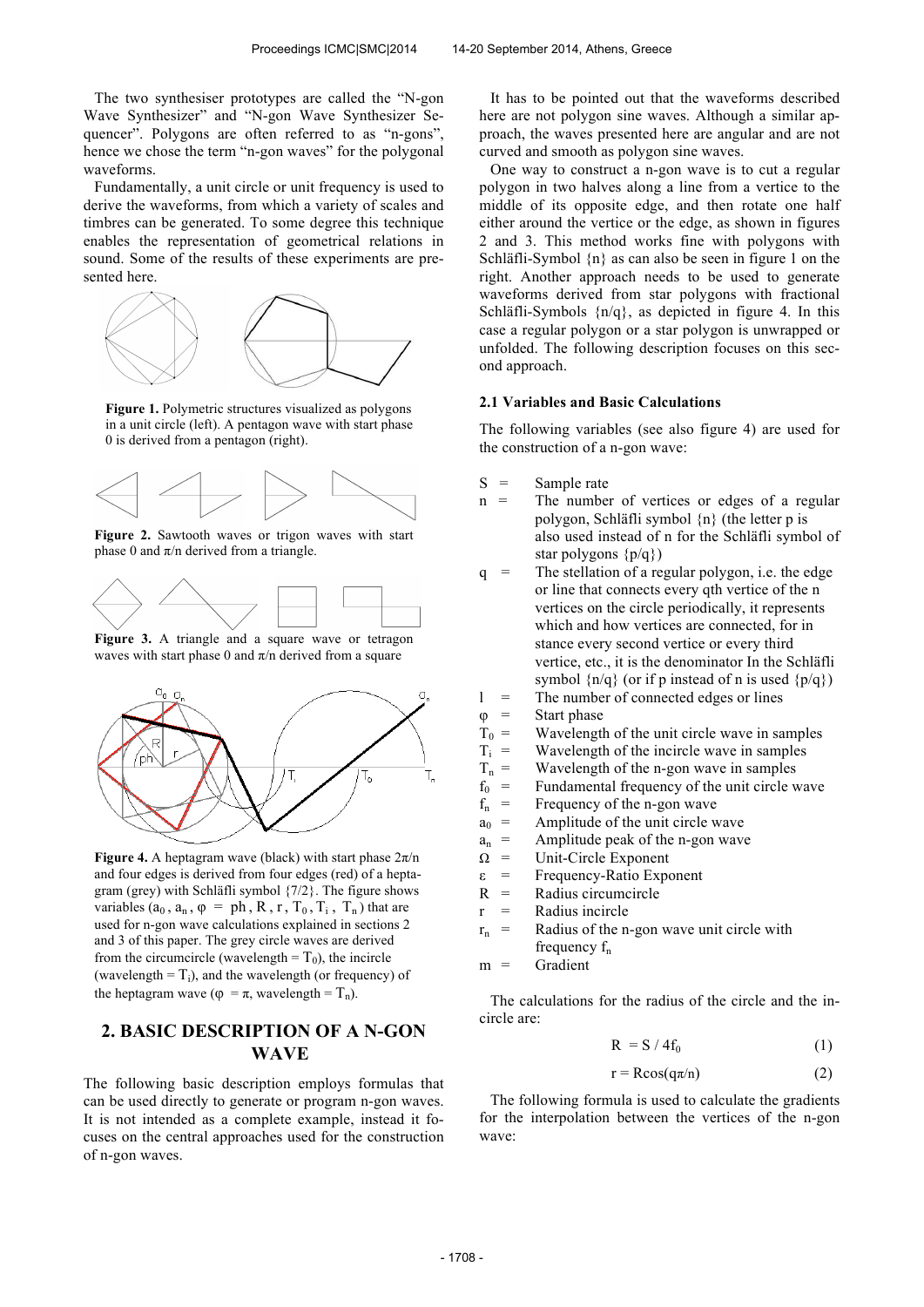$$
m(k) = \sum_{k=0}^{n-1} \frac{a_0 [ \sin(2\pi q(k+1)/n + \varphi) - \sin(2\pi qk/n + \varphi) ]}{|R [\cos(2\pi qk/N + \varphi) - \cos(2\pi q(k+1)/n + \varphi) ] |}
$$
(3)

If n gets larger, the n-gon wave converges to a polygonal circle wave. A polygonal circle wave is not the same as a sine wave as can be seen from figure 5. A polygonal circle wave is comprised of partial sine waves and has a distinct sound. The frequency spectrum of a polygonal circle wave is illustrated in figure 6. In this paper, the "polygonal" is discarded and the term "circle wave" is used to refer to a polygonal circle wave.



**Figure 5.** A polygonal circle wave and a sine wave of the same frequency.

# **3. FREQUENCY, AMPLITUDE, PHASE, AND TIMBRE - THE UNIT CIRCLE AND THE UNIT FREQUENCY**

#### **3.1 Frequency and Unit Circle**

If a n-gon wave is derived from a unit circle (that can be the circumcircle or the incircle) and the two basic start phases ( $\varphi = 0$ ,  $\varphi = \pi/n$ ) are used, there are three cases to be considered for the calculation of its frequency: if n is even and the start phase  $\varphi = 0$ , if n is even and  $\varphi = \pi/n$ , and if n is odd and the start phase is  $\varphi = 0$  or  $\varphi = \pi/n$ . The frequencies can be calculated with these formulas:

First calculate  $T_n$  $\overline{ }$ 

$$
T_n = \begin{cases} 4R, & n = \text{even and } \varphi = 0 \\ 4r, & n = \text{even and } \varphi = \pi/n \\ 2R + 2r, & n = \text{odd and } \varphi = 0 \text{ or } \varphi = \pi/n \\ (4) \end{cases}
$$

Or alternatively, especially if Schläfli symbols of the form  $\{n/q\}$  are used for star polygons:

$$
T_n = \sum_{k=0}^{n} | R [\cos(2\pi q k/n + \varphi) - \cos(2\pi q (k+1)/n + \varphi)] |
$$
(5)

Then calculate:

$$
f_n = S / T_n \tag{6}
$$

A n-gon wave can also be transposed to any frequency f<sup>n</sup> with respect to recursion exponents (Ω, ε) and recalculations of the radius  $r_n$  for the transposed wave, like this:

$$
r_{n} = \frac{R [1 / \cos(q \pi / n)]^{\Omega}}{(T_{0} / T_{n})^{\epsilon}}
$$
(7)

Then replace R with  $r_n$  in calculation (4) or (5) to recalculate  $T_n$ . For instance, to calculate  $T_i$  set  $\varepsilon$  to 1 and multiply  $r_n$  (the new R) by 4.

#### **3.2 Amplitude**

The peak amplitudes of the n-gon waves are also dependent on the start phases and the number of vertices, or edges, respectively. As the amplitude of the unit circle wave  $a_0$  is set to its radius R, the amplitude peaks of the related n-gon waves decrease for higher frequencies or increase for lower frequencies proportionally to R. This has an impact on the amplitude peaks produced by the waveforms, which affect their timbre. The focus of this paper is on the frequencies (scales) and the timbre in isolation from the structure of the amplitude variations, which will be detailed in future publications.

#### **3.3 Phase**

So far, two basic start phases are often used, as described above:  $\varphi = 0$  and  $\varphi = \pi/n$ . The difference that these two phases make can be seen in the image of the tetragon waves in figure 3. A start phase  $\varphi = 0$  generates a triangle wave, whereas a start phase of  $\varphi = \pi/n$  produces a square wave. Both waves have different frequencies if they are derived from the same unit circle and same frequency-ratio exponents.

The phase can also be used to generate polymetric phase rotation. If the phase of different n-gon waves changes with the same speed, polymetric patterns can be perceived. This corresponds to the image (figure 1) that led to this experiment with n-gon waves.

With an almost symmetric n-gon wave, such as a star polygon wave, and the matching n, q, l and  $\varphi$  settings, it is possible to generate an audio effect similar to a n-gon wave being played forward or backward.

#### **3.4 Timbre and Unit Frequency**

If different n-gon waves have the same unit frequency, the differences in the timbre or the harmonic spectrum of the waveforms can sometimes be heard and compared quite well. The timbres of n-gon waves range from the common triangle, sawtooth and square wave like sounds for n-gon waves with Schläfli-Symbol {n} to coarser and percussive sounds with Schläfli-Symbol {n/q}. As mentioned before in 3.3 the start phase contributes also to the timbre of a n-gon wave.

Through a basic analysis of n-gon waves with a Discrete Fourier Transform (DFT), followed by resynthesis with an Inverse Discrete Fourier Transform (IDFT), it appears that in the frequency domain, if n is odd all partials seem to be used for building the wave, and when n is even odd numbered partials seem to be much more pres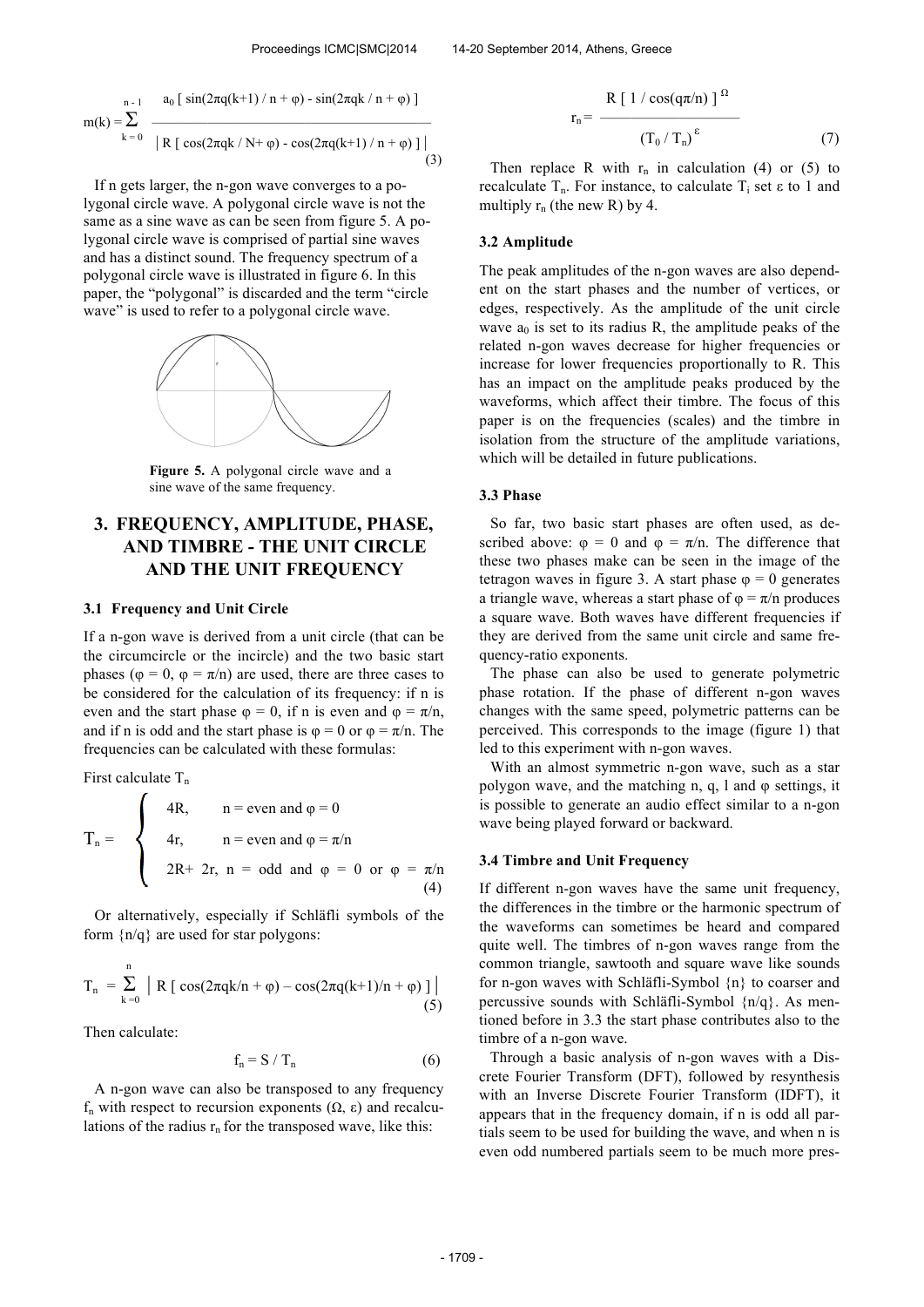ent. Figure 6 shows the amplitude, phase spectrum of a circle wave, and the resynthesized circle wave.



Figure 6. The phase and amplitude spectrum of a circle wave, and above the resynthesized circle wave.

#### **3.5 N-gon Wave Drum Sound Example**

Here is a short example of how to set the parameters to synthesize a drum like sound with a n-gon wave derived from a star polygon with Schläfli symbol {420/209}:

 $n = 420$  (a large n for star polygons)  $q = n/2 - 1 = 209$  (also n/2, more melodic)  $l = n/4 = 105$  (or higher or lower, affects the timbre)  $\varphi = \pi/2 = 2\pi/n(n/4)$  (changes affect the timbre)  $f_0$  = 55Hz (higher or lower values for different pitches)

Figures 7 and 8 show parts of the same n-gon wave. In figure 7 the circle seems to be filled with the grey color that is used for the edges of the polygon in the circle. This is due to the large number of 420 vertices or edges that are used. The actual n-gon wave is much longer than seen here.

Figure 8 shows a magnified version of a smaller part of the same n-gon wave where the edges of the star polygon can be identified. As can be seen in figure 7, if a star polygon with a large n (i.e. a large number of vertices or edges) is used to generate a n-gon wave similar to this one, the gradient decreases for each edge. At some limit, i.e. if n would be infinite, it might converge to 0.



**Figure 7.** A n-gon wave with Schläfli symbol {420/209}, start phase  $\varphi = \pi/2$ , and number of connected edges  $l = 105$ . The wave has a drum like timbre. Because a star polygon with 420 vertices or edges is used, the circle seems to be a grey dot.



Figure 8. A magnified image of the n-gon wave shown in figure 8. Parts of the edges of the star polygon in the unit circle are visible.

## **4. SCALES**

As should appear obvious, every n-gon wave can oscillate with every frequency and they can be used in every kind of scale, albeit some scales seem to be inherent to the subject itself.

The scales presented here should be seen as an approach to make the geometrical relations and proportions of regular polygons and star polygons audible. The n-gon wave scales described here are derived from regular polygons and star polygons and a unit circle (i.e. all ngon waves are derived from the same circumcircle radius) or a unit frequency ratio (i.e. the ratio of the circle wave wavelength and the n-gon wavelength) of the corresponding circle wave.

Other properties of regular polygons could be chosen as unit to derive n-gon scales from, for example, a unit incircle, a unit edge or a unit stellation line that connects the vertices of a star polygon. It is possible to build scales from the phases of the stellations of a star polygon if they are used as start phases  $(\varphi)$ .

More than one unit parameter or other geometric properties of regular polygons or star polygons can also be used for the construction of n-gon wave scales. For instance, unit circle recursion, unit frequency ratio recursion, and the stellations of a star polygon can be combined into a scale.

### **4.1 Unit Circle Scales**

Unit Circle Scales are comprised of n-gon waves with φ = 0 and  $\varphi = \pi/n$  derived from n-gons adjacent to one or more unit circles. A unit circle is used as a centre frequency of a corresponding circlewave of which the other n-gon wave frequencies of the scale are derived from. The unit circle wave figures as a form of axis to which the n-gon waves of a Unit Circle Scale are adjacent to.

Here is a first example. The range of one octave and one additional higher semitone can be constructed with two trigon waves and two tetragon waves. To derive the fundamental frequency of the scale, a trigon with start phase 0 on the outside adjacent to the unit circle is used (unit circle exponent  $\Omega = 1$ ). For its octave a trigon with startphse  $\pi/n$  on the inside adjacent to the unit circle is used (unit circle exponent  $a = 0$ ). The ratio of the circle wave and the trigon waves will then be the fifth on the outside, and fourth on the inside, with the ratios 3/4 for the first and 3/2 for the octave trigon wave. The two tetragon waves are used to build another octave around the circlewave which then becomes their tritone, the ratios of the tetragon waves and the circle wave are:  $\sqrt{2}/2$ and  $\sqrt{2}$ , respectively.

All n-gon waves with an odd n have different frequencies. The two start phases  $\varphi = 0$  and  $\varphi = \pi/n$  do not change the frequency or the amplitude peaks of the n-gon waves with an odd n, but the start phases do change the frequencies and the amplitudes of the even n n-gon waves.

All n-gon waves with an even n on the inside of a unit circle with start phase  $\varphi = 0$  and unit circle exponent  $\Omega =$ 0 have the same frequency as the unit circle wave. If the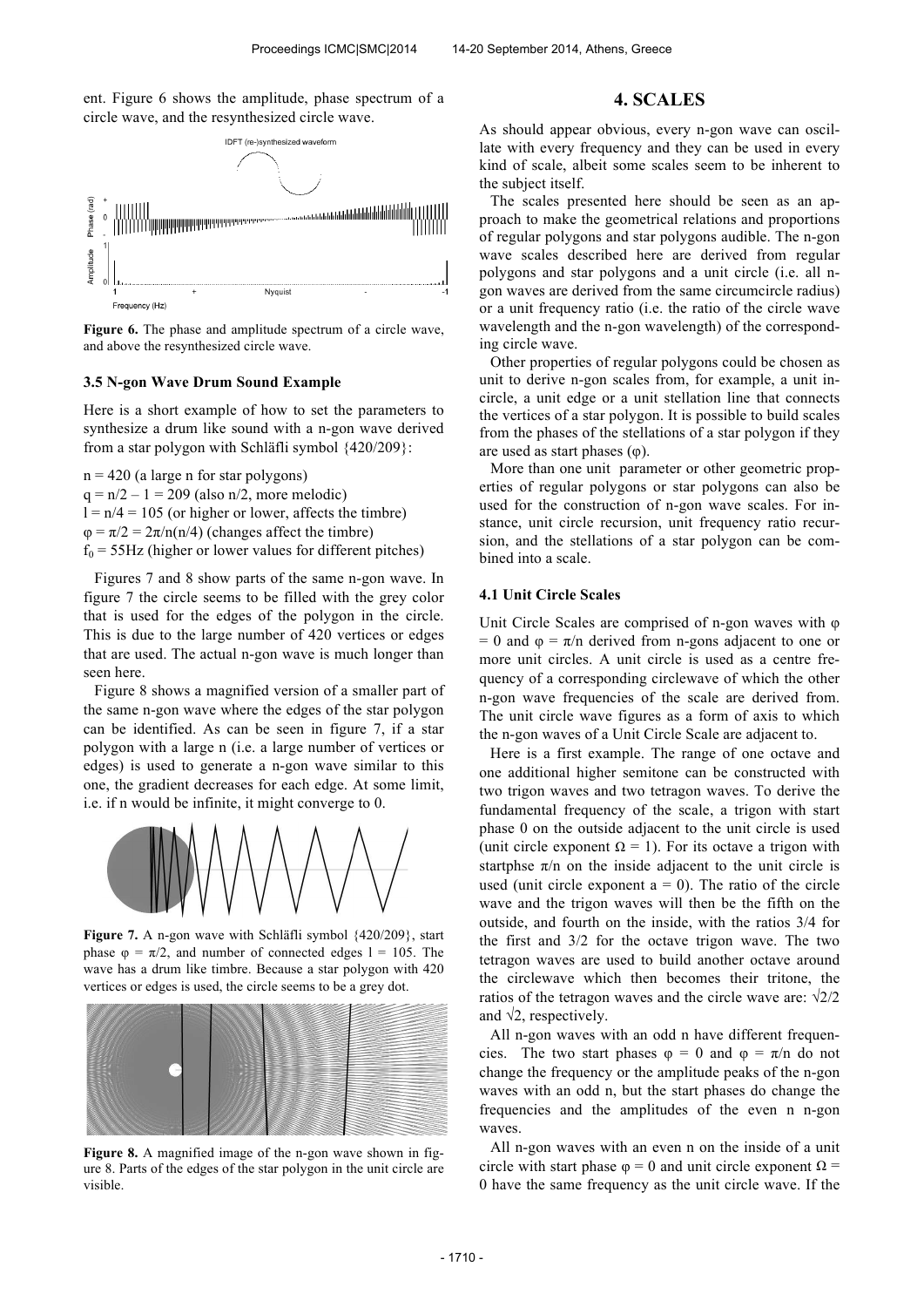unit circle exponent is changed to 1, so that the polygons lie on the outside adjacent to the unit circle, they have different frequencies.

All n-gon waves with an even n on the inside of a unit circle with start phase  $\varphi = \pi/n$  and unit circle exponent a = 0 have different frequencies, too.

All of the n-gon waves with the same n inside and outside adjacent to the unit circle of the circlewave seem to show reciprocal frequencies; for instance, trigon waves with  $1/(3/2) = 3/4$  and tetragon waves with  $1/\sqrt{2} = \sqrt{2}/2$ , etc.<sup>4</sup>

A scale of ascending or descending frequencies comprised of n-gon waves can be built with the two start phases and the polygons on the inside and outside adjacent to the unit circle as described above. The above mentioned semitone that is higher than the octave of the trigon wave is the octave of the tetragon wave with start phase  $\varphi = 0$  and unit circle exponent  $\Omega = 1$ . It is a tetragon wave with start phase  $\varphi = \pi/n$  and unit circle exponent  $Ω = 0$ . The scale does not ascend or descend with one frequency per n of a n-gon wave, it rather jumps back and forth between odd and even n frequencies. For instance, the tetragon wave is always higher than the trigon wave, whether it is on the inside or on the outside of the unit circle. With the exception of the tri- and tetragon wave, a wave with odd n and a unit circle exponent  $a = 1$ on the outside of the unit circle is followed by a lower frequency of the next higher even n. With n-gon waves with odd n and a unit circle exponent  $a = 0$  on the inside of the unit circle it is the other way round: the frequency of a wave with even n will be followed by a lower frequency of a wave with the next higher odd n. If the n values of the n-gon waves are arranged symmetrically around the circle wave, but the start phase and the unit circle exponent change as described above, the frequency ratios seem to be reciprocally mirrored around the unit circle of the circle wave.

The larger the numbers that are used for n, whether they might be even or odd, the closer the n-gon wave gets to the circle wave. It seems that even and odd n will converge into a unit circle when they reach infinity. This raises some questions about whether the n of the unit circle wave is even or odd when n reaches infinity ( $n =$ ∞), whether there are two inifinities (one for even and one for odd) or if there are other maybe paradox solutions. Unfortunately, we are not able to give an answer to these questions here.

Scales that use only odd or even numbers for n might jump less forwards and backwards than a scale that uses all or a set of even and odd numbers.

Table 1 shows the frequencies of a unit circle scale of 13 frequencies of one octave plus the one extra frequency of the tetragon wave, the start phases, the unit circle exponents, the frequencies of a twelve tone equal temperament scale, and the frequencies of the just intonation scale. All three scales start from 1Hz.

A Unit Circle Scale can also contain more than one unit circle. The unit circles and their circle waves can be arranged geometrically derived from polygons or n-gon waves. For example, octaves and fourths can be derived from trigon waves and used as new unit circle centres frequencies.

| n        | φ        | Ω                | $\rm f_{n\text{-gon}}$ | $f_{equal\ temp}$ | just   |
|----------|----------|------------------|------------------------|-------------------|--------|
|          |          |                  |                        |                   |        |
| 3        | $\theta$ | 1                | 1.0000                 | 1.0000            | 1.0000 |
| 4        | 0        | 1                | 1.0607                 | 1.0594            | 1.0666 |
| 5        | 0        | 1                | 1.3416                 | 1.1224            | 1.1250 |
| 6        | 0        | 1                | 1.2990                 | 1.1892            | 1.2000 |
| 7        | 0        | 1                | 1.4218                 | 1.2599            | 1.2500 |
| 8        | 0        | 1                | 1.3858                 | 1.3348            | 1.3333 |
| $\infty$ | 0 or     | $0$ or $1$       | 1.5000                 | 1.4142            | 1.4000 |
| unit     | $\pi/n$  |                  |                        |                   |        |
| 8        | $\pi/n$  | 0                | 1.6236                 | 1.4983            | 1.5000 |
| 7        | $\pi/n$  | 0                | 1.5781                 | 1.5874            | 1.6000 |
| 6        | $\pi/n$  | $\boldsymbol{0}$ | 1.7320                 | 1.6817            | 1.666  |
| 5        | $\pi/n$  | $\boldsymbol{0}$ | 1.6583                 | 1.7817            | 1.777  |
| 4        | $\pi/n$  | 0                | 2.1213                 | 1.8877            | 1.8750 |
| 3        | $\pi/n$  | 0                | 2.0000                 | 2.0000            | 2.0000 |

**Table 1.** A Unit Circle Scale derived from one circle wave.  $n =$  number of vertices or edges of the polygon,  $\varphi$  = start phase,  $a =$  unit circle exponent,  $f_{n-gon} =$  frequency ngon wave, fequal temp = frequency equal temperament scale, just = frequency just intonation scale. All frequencies are in Hertz.

| n        | φ        | Ω          | $\rm f_{n\text{-gon}}$ | f <sub>equal temp</sub> | just   |
|----------|----------|------------|------------------------|-------------------------|--------|
|          |          |            |                        |                         |        |
| œ,       | $0$ or   | $0$ or $1$ | 1.0000                 | 1.0000                  | 1.0000 |
| unit     | $\pi/n$  |            |                        |                         |        |
| 8        | $\pi/n$  | $\pi/n$    | 1.0824                 | 1.0594                  | 1.0666 |
| 7        | $\pi/n$  | $\pi/n$    | 1.0520                 | 1.1224                  | 1.1250 |
| 6        | $\pi/n$  | $\pi/n$    | 1.1547                 | 1.1892                  | 1.2000 |
| 5        | $\pi/n$  | 0          | 1.1056                 | 1.2599                  | 1.2500 |
| 4        | $\pi/n$  | 0          | 1.4142                 | 1.3348                  | 1.3333 |
| 3        | 0 or     | $0$ or $1$ | 1.3333                 | 1.4142                  | 1.4000 |
|          | $\pi/n$  |            |                        |                         |        |
| 4        | 0        | 1          | 1.4142                 | 1.4983                  | 1.5000 |
| 5        | $\theta$ | 1          | 1.7889                 | 1.5874                  | 1.6000 |
| 6        | 0        | 1          | 1.7320                 | 1.6817                  | 1.666  |
| 7        | $\theta$ | 1          | 1.8958                 | 1.7817                  | 1.777  |
| 8        | $\theta$ | 1          | 1.8477                 | 1.8877                  | 1.8750 |
| $\infty$ | $0$ or   | 0 or 1     | 2.0000                 | 2.0000                  | 2.0000 |
| unit     | $\pi/n$  |            |                        |                         |        |

**Table 2.** A Unit Circle Scale derived from two circle waves.  $n =$  number of vertices or edges of the polygon,  $\varphi$ = start phase,  $a$  = unit circle exponent,  $f_{n-gon}$  = frequency n-gon wave,  $f_{equal term}$  = frequency equal temperament scale, just  $=$  frequency just intonation scale. All frequencies are in Hertz.

 4 Although n-gon waves with an odd n seem to show almost reciprocal values, irregularities can be observed. These irregularities could be caused by rounding errors by the computer used for the calculations of the frequencies. As it it is not clear where they come from this will need some further investigation.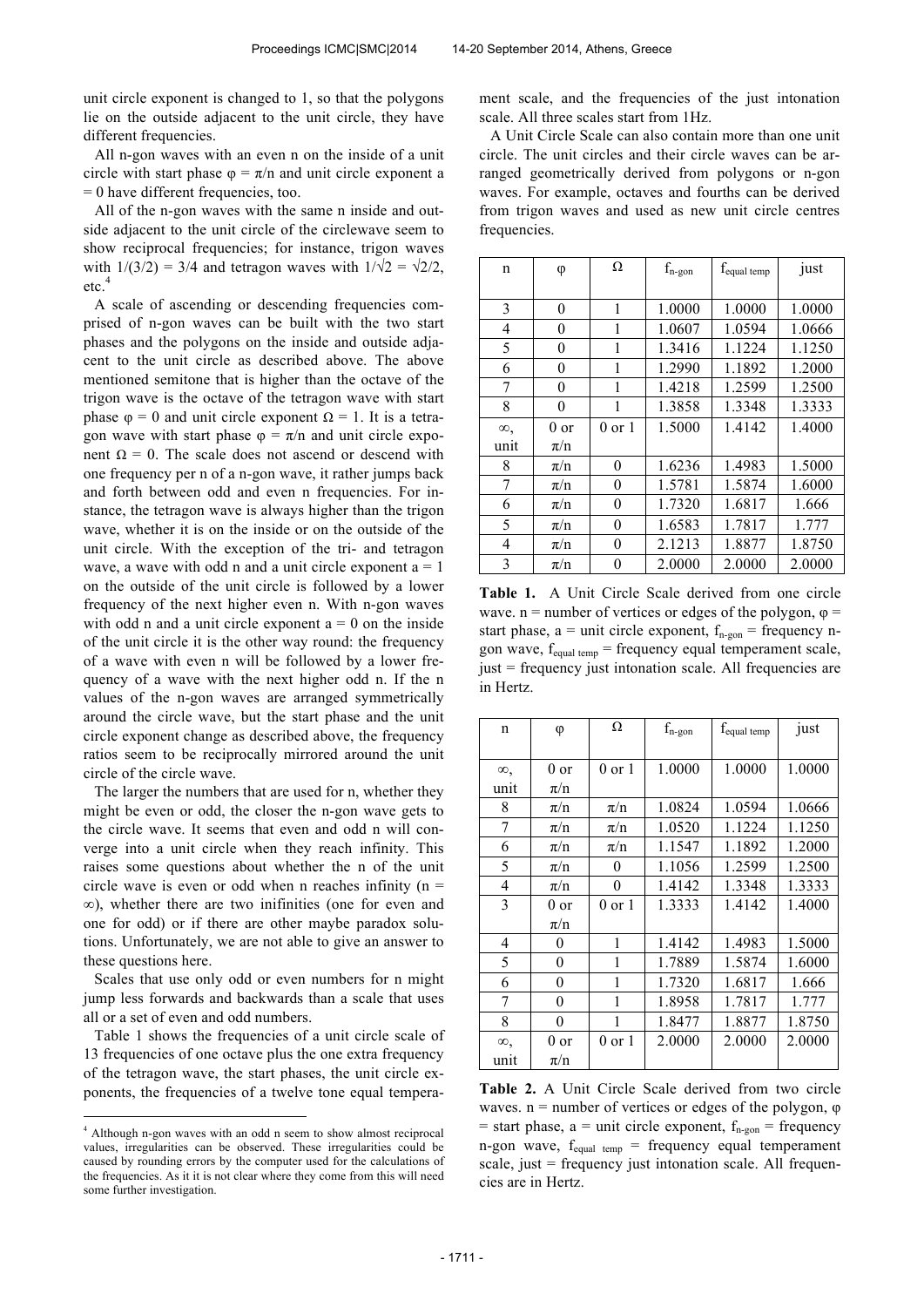A Unit Circle Scale can also contain more than one unit circle. The unit circles and their circle waves can be arranged geometrically derived from polygons or n-gon waves. For example, octaves and fourths can be derived from trigon waves and used as new unit circle centres frequencies.

Table 2 shows the frequencies (starting from 1Hz) of a unit circle scale of 13 frequencies derived from two unit circles. One unit circle is halve the size of the other, i.e. two circle waves with a frequency ratio of one octave. The parameters and scales in this table are the same as in table 1, but as can be seen from the table, the values for n,  $\varphi$ ,  $\Omega$ , and  $f_{n-gon}$  are different. The frequency ratio comparison to the other scales (equal temperament, just intonation) shows other parts of the frequency properties of a Unit Circle Scale than the one in table 1.

## **4.2 Unit Circle Recursion Scales**

The following recursive process is used to generate Unit Circle Recursion Scales:

If the incircle of a polygon is used as a new unit circle for another polygon inside this circle, and this process will be repeated for a number of times, a musical scale can be generated with the derived n-gon waves of each circle. The same method can also be inverted so that the unit circle or circumcircle of one polygon becomes the incircle of another polygon, etc.

Mathematically this means that the Unit Circle Exponent Ω in equation (7) is increased or decreased for each new frequency of the musical scale. Decreasing  $Ω$  increases the frequency and increasing  $\Omega$  decreases the frequency.

$$
\Omega_{n+1} = \Omega_n \pm 1 \tag{8}
$$

If a trigon wave is used for each step of the process, a scale of octaves is generated. If a tetragon wave is used, a scale of tritones is produced. It can be concluded that the larger n is (the number of vertices or edges) the smaller are the steps of the recursion scale. Figure 9 illustrates an Unit Circle Recursion Scale with trigons.



**Figure 9.** A trigon Unit Circle Recursion Scale of octaves.

### **4.3 Unit Frequency Ratio Recursion Scales**

The same recursive process as for Unit Circle Recursion Scales can be applied to the frequency ratio of a unit frequency. The frequency of a n-gon wave becomes the new unit frequency for the next n-gon wave frequency calculation, etc. It can also be described as powers of the ratio of the circle wave wavelength to the n-gon wavelength. This corresponds to an increment or decrement of the Frequency-Ratio Exponent ε in equation (7). Decreasing ε also decreases the frequency and increasing  $Ω$  also increases the frequency.

$$
\varepsilon_{n+1} = \varepsilon_n \pm 1 \tag{9}
$$

If again a trigon wave is used for each step of the process, a circle of fourths is generated due to the frequency ratio of 4:3 of a trigon wave and a unit circle frequency.

For even numbered n-gon waves the start phase has to be set to  $\varphi = \pi/n$ . Otherwise, the recursion frequency ratio will always be 1.

If a tetragon wave is used and its start phase is set to  $\varphi$  $=\pi/n$ , a scale of tritones is produced. Note that this is the same scale as the Unit Circle Recursion Scale of tetragon waves.

Again, as with the Unit Circle Recursion Scale, the larger n is (the number of vertices or edges) the smaller are the steps of the recursion scale. Figure 10 shows the Trigon Unit Frequency Ratio Recursion Scale of a circle of fourths and the Unit Frequency Ratio Recursion Scale of an octagon wave



**Figure 10.** A trigon Unit Frequency Ratio Recursion Scale of a circle of fourths (left) and an octagon Unit Frequency Ratio Recursion Scale (right).

#### **4.4 Edge Scales**

Edge Scales can be constructed if the number of edges and vertices of the regular polygon stay the same, but the number of edges of the derived n-gon wave is increased or decreased.

In this paper, the variable l is used for the number of edges because this is the first letter in the word "line". Actually, the line is the edge of a polygon, hence the Edge Scale could also be called the L Scale.

Edge scales show a periodic behaviour. If l is a multiple of n, the frequency is the same. If it is not a multiple of n and if l is increased, the frequency decreases.

The start phase (φ) makes a difference for even numbered n-gons. If  $\varphi = \pi/n$ , two steps of the scale are the same because of the symmetry of the vertical edges. If φ  $= 0$ , all the steps of the scale are different.

If a unit frequency is used, Edge Scales seem to change the partial frequencies of a n-gon wave spectrum.

Figure 11 illustrates an Edge Scale of a hexagon with φ  $= 0.$ 



**Figure 11.** A hexagon Edge Scale or L Scale with  $\omega = 0$ .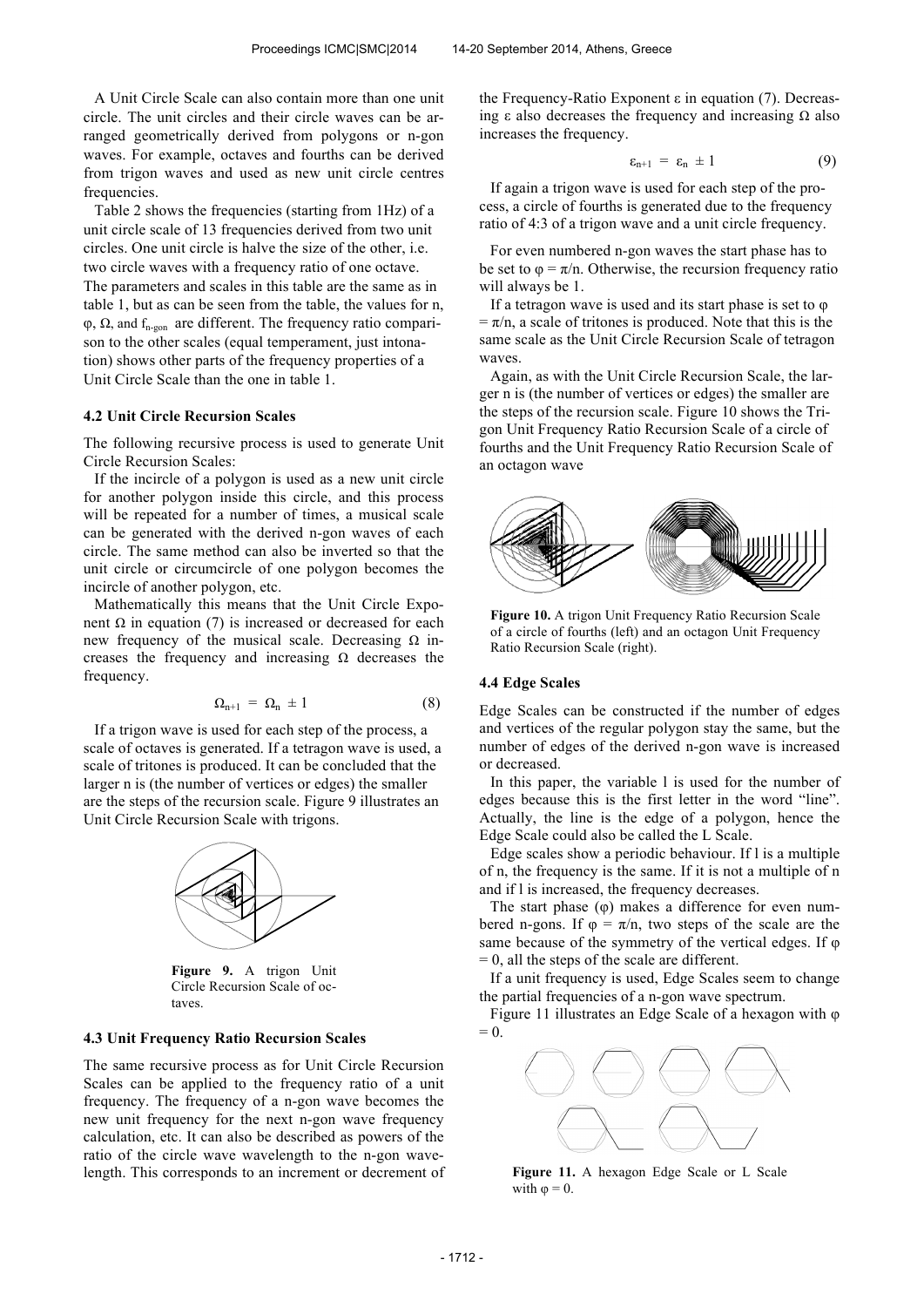#### **4.5 Stellation Scales**

Stellation Scales are derived from a regular polygon and its stellations.

If different q values in the Schläfli symbol $\{n/q\}$  of a regular polygon are used to build its stellations, a corresponding scale can be generated.

For instance, if n is 12 and  $\varphi = 0$ , the scale is comprised of a dodecagon wave, 5 star polygon stellation waves, and their two basic start phases 0 and  $\varphi/n$ . That makes a total of 12 different n-gon waves with only the half of them with an individual frequency. Figure 12 shows 6 ngon waves as dodecagon wave stellations of the scale. Note that three of these n-gon waves are derived from regular polygons of star figures, only one is derived from a dodecagram, and one n-gon wave is a straight horizontal line that is not depicted in full length.



**Figure 12.** This figure shows six n-gon waves of a dodecagon Stellation Scale. Three of these n-gon waves are derived from regular polygons of star figures, only one is derived from a dodecagram. Note that one n-gon wave is a horizontal line and it is not depicted in full length.

#### **4.7 Phase Rotation Scales**

If the start phase (φ) of a regular polygon or a star polygon is increased or decreased by  $2\pi/n$ , so that the start phases become multiples of  $2\pi/n$  as shown in equation (10), scales can be constructed with start phases that seem to rotate around the incircle corresponding to the vertices of the polygon.

$$
\varphi(k) = \sum_{k=0}^{n} k(2\pi/n)
$$
 (10)

If a regular polygon is used, the value of l (lines that connect the vertices of the polygon) is equal to n (number of vertices of the polygon), and q (the stellation of the star polygon) is 1, a phasing effect occurs. If l is not equal to n, a scale of different frequencies can be constructed.

From a star polygon phase rotation scales can be constructed in the same way as with regular polygons.

Other incremental values for  $\varphi$  that do not match the vertices of a polygon can be chosen, too, for example logarithmic values. Figure 13 shows four of twelve n-gon waves of a Dodecagram Phase Rotation Scale with  $n =$ 12,  $q = 5$ , and  $l = 6$ .



Figure 13. Four of twelve n-gon waves of a dode-

cagram Phase Rotation Scale with  $n = 12$ ,  $q = 5$ , and  $1 = 6.$ 

#### **4.8 Intervals and Chords**

It is possible to build intervals or chords from the above described scales. If n-gon waves are derived from the same unit circle, some intervals seem to be suitable to be used in a harmonic context. Because this needs some further investigation, we can only give a few examples at the moment. For instance, trigon and pentagon, trigon and heptagon waves, intervals of the nonagon Unit Circle Recursion Scale or the pentagon Unit Frequency Ratio Recursion Scale can all be used to build chords.

Some of the intervals or chords that can be built from the frequencies of a Unit Circle Scale seem to resemble the ones from the equal temperament or just intonation scale.

For instance, the interval of a tetragon wave and hexagon wave (ratio  $= 1.2246$ ) is close to a major third interval of the equal temperament scale (ratio  $= 1.2599$ ). The ratio of the tetragon wave and the circle wave of a Unit Circle Scale is equal to the tritone of the equal temperament scale:  $\sqrt{2} = 1.1412$ .

With a ratio of 1.3333 the interval of the circle wave and the adjacent trigon wave inside the circle is the same as a perfect fourth, or with a ratio of 1.5 for an adjacent trigon wave outside the circle a perfect fifth of the just intonation scale.

## **5 EVALUATION**

## **5.1 Aliasing, Low Frequencies, Computation Time, Software Applications, and Recordings**

In this research, angular n-gon waves have mostly been used, chiefly due to a desire to test both their acoustic properties and their graphic representation. Although the angularity of the waveforms introduces aliasing, it is the angularity that contributes to the computation of geometric proportions that can be used in an acoustical or musical context; for instance, scales derived from geometric proportions of regular polygons as described in section 4 of this paper. N-gon waves can be used as waveforms for additive synthesis, subtractive synthesis, and modulation (experiments with additive n-gon wave synthesis and modulation were conducted by the authors but are not documented in this paper).

The aliasing is introduced by the sharp edges of the computer generated waveforms. The high frequency partials of a n-gon wave frequency spectrum that are used